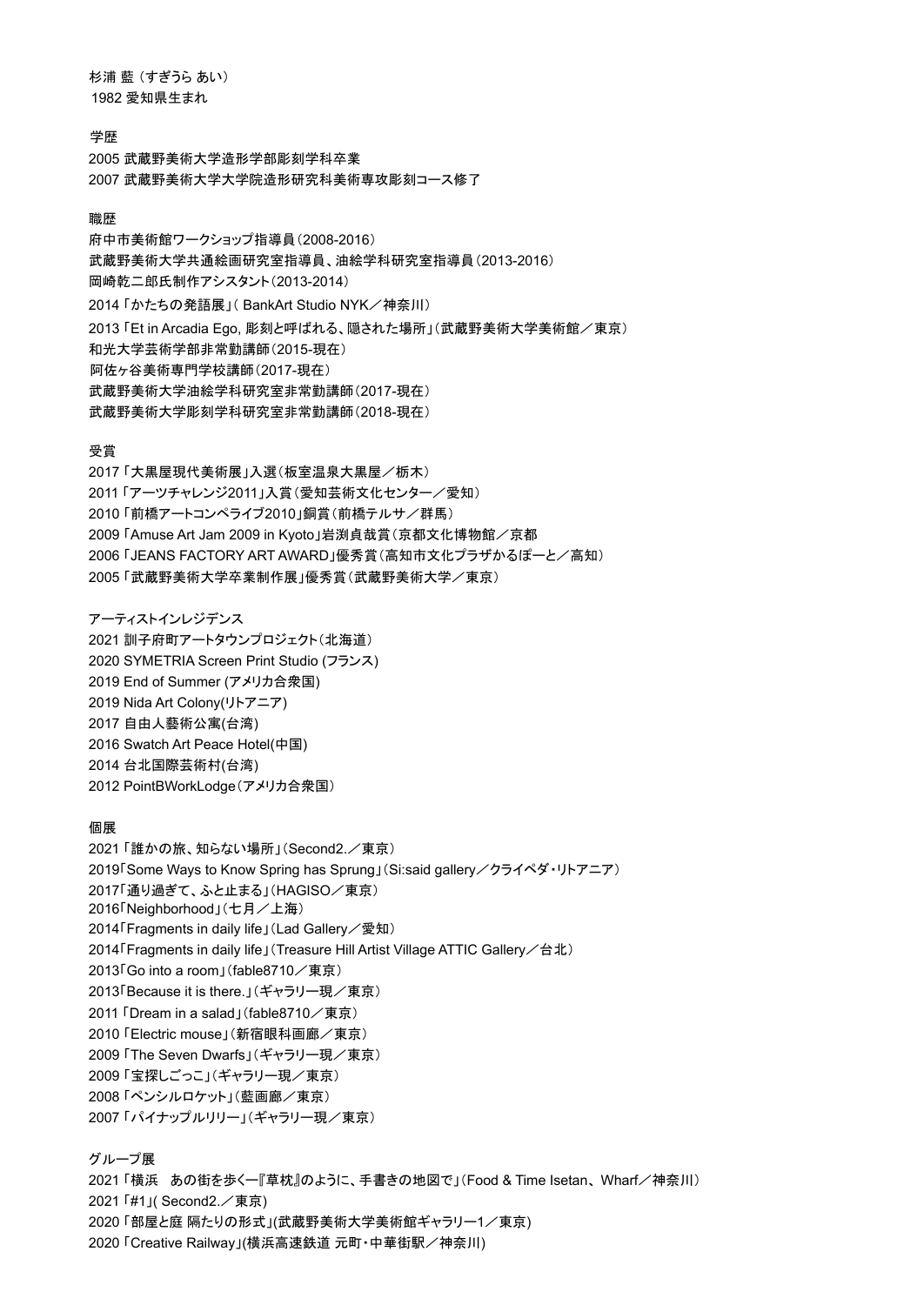2018 「Time」(草御殿 Ivy Palace/台北) 2017 「A Fitting Pattern」(Book Site/台南) 2017 「Lost in Materials」(Howl Space/台南) 2017 「藝術躁動 Art Hyperactivity Disorder」(Shanghai Fashion Center/上海) 2016 「OR Have a good day」 (Maebashi Works/前橋) 2016 「Open Studio」(Swatch Art Peace Hotel/上海) 2016 「MEMORY HOLDS A TONGUE」 (DNA Idea Club/上海) 2016 「夕方帰宅してみると」 (Milkyeast/東京) 2015 「See Saw とK氏のコレクション展」 (See Saw Gallery / 愛知) 2015 「18×8」(PointB Worklodge/ニューヨーク) 2014 「AOBA+ART」 (たまプラーザ、美しが丘団地/神奈川) 2014 「Summer Open Studio」(台北国際芸術村/台北) 2014 「Open Saturday」(fabre8710/東京) 2013 「ART IN TIME&STYLE MIDTOWN VOL.13」(TIME&STYLE 東京ミッドタウン/東京) 2013 「アートプログラム青梅」(青梅市美術館/東京) 2012 「4 Open Studios」(PointB Worklodge/ニューヨーク) 2012 「city drift」(The Bogart Salon/ニューヨーク) 2012 「460人展」(名古屋市民ギャラリー矢田/愛知) 2011 「Open Anniversary Group Show」(fabre8710/東京) 2011 「petit arts x C-GALLERY」(C-GALLERY/愛知) 2011 「The 3rd COREDO Women's Art Style」(コレド日本橋/東京) 2011 「アーツチャレンジ2011」(愛知芸術文化センター/愛知) 2011 「MAKE EVERYDAY」(fabre8710/大阪) 2010 「ARTJAM TOKYO 2010」(Art Jam Contemporary/東京) 2008 <画廊企画>「京橋3-3-8」 (藍画廊/東京) 2008 Stump Autumn Event 「THE NEXT」 (Gallery Stump Kamakura / 神奈川) 2008 「新世代への視点'08 小品展」(ギャラリーなつか/東京) 2007 「武蔵野美術大学修了制作展」 (武蔵野美術大学/東京) 2006 「棲息の密度」 (武蔵野美術大学/東京) 2005 「武蔵野美術大学卒業制作展」 (武蔵野美術大学/東京) アーティストコレクティブ活動 2019「#07 Sabbatical Birds」ZINEを発行(ポートランド/アメリカ) 2019 プロジェクト9 End of Summer Artist in Residence」(ポートランド/アメリカ) 2019 プロジェクト8 Sabbatical Company "POTLUCK" party」(東京) 2018 プロジェクト7「 Sabbatical Bird」(Instagram) 2018 ライブ演奏「Sabbatical Company × Toshiniro Yanai」(水戸芸術館前/茨城) 2018 Music Can "Sabbatical Company × Toshiniro Yanai" 発売 2017 プロジェクト6 パフォーマンス「 Sabbatical Company × hanage」(引込線/埼玉) 2017 プロジェクト5「Go Dyeing socks / 靴下を染めにいく」(3331Arts Chiyoda/東京) 2016 プロジェクト4 展覧会「Or Have a good day」(Maebashi Works/群馬) 2016 プロジェクト3 Session「Have a good day」 (Youtube) 2016 プロジェクト2 Field Trip「Visiting Mr. Asai / 浅井先生に会いにいく」 (神奈川) 2016 プロジェクト1 展覧会「When I came back to home in the evening / 夕方帰宅してみると」(Milkyeast/東京) コレクション・常設

2021 "Hometown" (訓子府町レクリエーション公園/北海道) 2020 "Scenery Diagram 01" "Two shapes Colors" "Blue Drawing 01" "Blue Drawing 02" "Blue Drawing 03" (SYMETRIA Screen Print Studio/フランス)

2016 "Plane tree with Laundry" (The Swatch Art Peace Hotel  $\angle$  上海)

助成金 2020 文化庁新進作家海外研修制度 2019 アーツカウンシル東京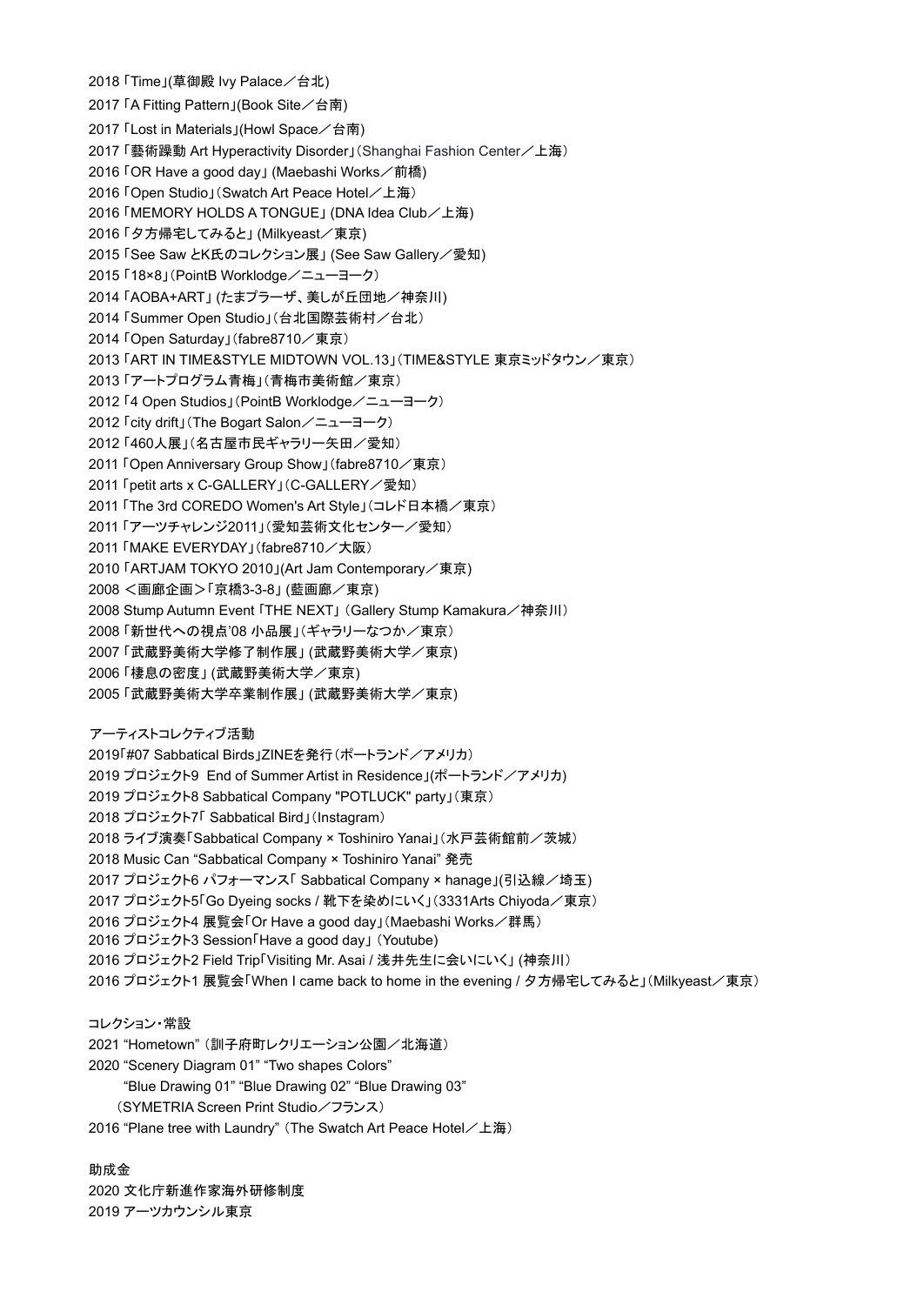E-mail: ai@aisugiura.com Ai Sugiura Official Website: http://www.aisugiura.com Ai Sugiura Vimeo channel: https://vimeo.com/user42981474 Sabbatical Company Official Website: http://www.sabbaticalcompany.com Sabbatical Company YouTube channel: <https://www.youtube.com/channel/UCN2PvJG-ad4T3tQOMReNXQA>

Ai Sugiura 1982 Born in Aichi, Japan, living and working in Tokyo, Japan currently. Education 2007 M.F.A, Sculpture in Fine Arts Course, Musashino Art University, Japan 2005 B.F.A, Sculpture Course, College of Art and Design, Musashino Art University, Japan

### Teaching Experience, Working Experience

2017-Present Part-time teacher (3D Workshop), at Image Creation Course, Asagaya Art College, Tokyo, Japan 2017-Present Part-time teacher (Sculpture), at Art Department, Wako University, Tokyo, Japan 2015-Present Part-time teacher (Drawing), Wako University, Tokyo, Japan 2014-Present Part-time teacher (Sculpture), at Painting Department, Musashino Art University, Tokyo, Japan 2013-2017 Assistant Instructor (Drawing), at Common Painting Department, Musashino Art University, Tokyo, Japan 2008-2017 Instructor (Workshop for Children), Fuchu City Art Museum, Tokyo, Japan 2013-2014 Production staff of Works of Kenjiro OKAZAKI 2014 "Uttering Forms" BankArt Studio NYK, Japan 2013 "Et in Arcadia Ego, The Hidden Place Called "Sculpture" " Museum of Musasino Art University, Japan

### Award

2017 "Win Prize" Daikokuya Contemporary Art Competition, Tochigi, Japan 2011 "Win Prize" Arts Challenge 2011 Aichi Art Program, Aichi, Japan 2010 "Bronze Prize" Maebashi Art Compe Live, Gunma, Japan 2009 "Teiya Iwabuchi Prize" Amuse Art Jam in Kyoto, Kyoto, Japan 2006 "Excellent Prize" Jeans Factory Art Award, Kochi, Japan 2005 "Excellent Prize" Musashino Art University Degree Show 2005, Tokyo, Japan

Artist in Residency

2021 Art Town Project in Kunneppu, Hokkaido, Japan (for 1 month)

2020 SYMETRIA Screen Print Studio, Saint-Louis, France (for 1 month)

2019 End of Summer, Portland, U.S. (for 1 month)

2019 Nida Art Colony, Neringa, Lithuania (for 2 months)

2017 Freedom Men Art Apartment, Taichung, Taiwan (for 2 months)

2016 The Swatch Art Peace Hotel, Shanghai, China (for 3 months)

2014 Taipei Artist Village, Taipei, Taiwan (for 3 months)

2012 PointB Worklodge, NY, US (for 6 months)

#### Solo Exhibition

2021 "Someone's Travel, a Place I Don't Know" Second2. , Tokyo, Japan

2019 "Some Ways to Know Spring has Sprung" Si:said gallery, Klaipeda, Lithuania

2017 "Pass by, stop suddenly" HAGISO, Tokyo, Japan

2016 "Neighborhood" JULY, Shanghai, China

2014 "Fragments in daily life" LAD GALLERY, Aichi, Japan

2014 "Fragments in daily life" Attic gallery, Treasure Hill Artist Village, Taipei, Taiwan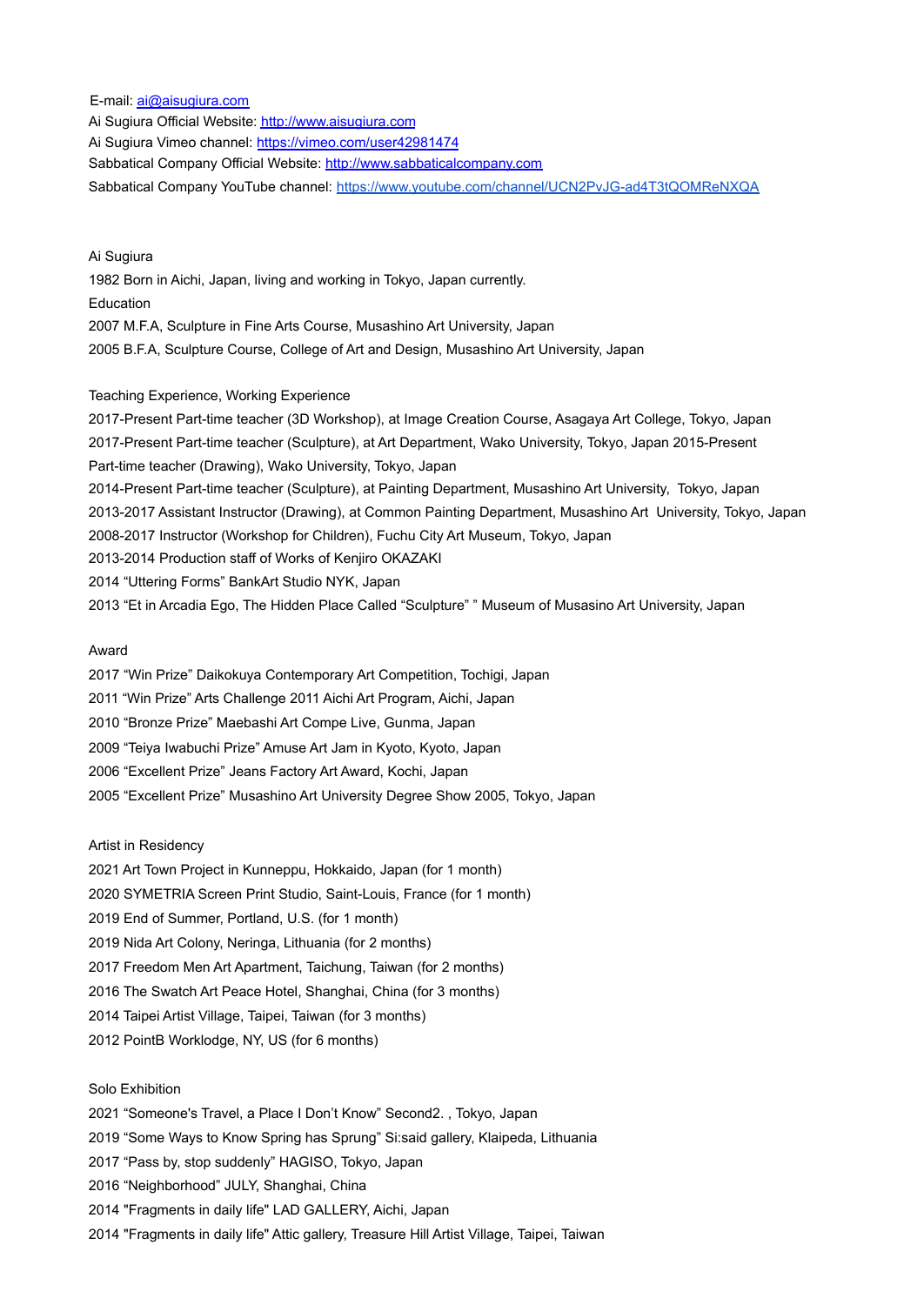2013 "Go into a room" fable8710, Tokyo, Japan

- 2013 "Because it is there." Gallery Gen, Tokyo, Japan
- 2011 "Dream in a Salad" fabre8710, Tokyo, Japan
- 2010 "Electric mouse" Shinjuku Ophthalmologist Gallery, Tokyo , Japan
- 2009 "The Seven Dwarfs" Gallery Gen, Tokyo , Japan
- 2009 "treasure hunt play" Gallery Gen, Tokyo, Japan
- 2008 "A pencil rocket" Gallery Ai, Tokyo, Japan
- 2007 "Pineapple Lily" Gallery Gen, Tokyo, Japan

#### Group Exhibition

2021 "Taking a Walk Through Yokohama City." exhibited in two places Food & Time Isetan and Wharf, Kanagawa, Japan

- 2021 "#1" Second2., Tokyo, Japan
- 2020 "Room and Garden The Form of Distance" Musashino Art University Museum Gallery 1, Tokyo, Japan
- 2020 "Creative Railway" Motomachi-Chūkagai Station, Kanagawa, Japan
- 2018 "Time" Ivy Palace Taipei, Taiwan
- 2017 "A Fitting Pattern" Book Site, Tainan, Taiwan
- 2017 "Lost in Materials" Howl Space, Tainan, Taiwan
- 2017 "12th Daikokuya Contemporary Art Open Call Exhibition" Daikokuya, Tochigi, Japan
- 2017 "Art Hyperactivity Disorder" Shanghai Fashion Center, Shanghai, China
- 2016 "OR have a good day" Maebashi Works, Gunma, Japan
- 2016 "Open studio" The Swatch Art Peace Hotel, Shanghai, China
- 2016 "Memory Holds a Tongue" DNA, Shanghai, China
- 2016 "When I come back home in the evening." Milkyeast, Tokyo, Japan
- 2015 "Collection Show" See Saw gallery, Aichi, Japan
- 2015 "18×8" PointB Worklodge, Brooklyn, New York, US
- 2014 "AOBA+ART" Tama plaza, Kanagawa, Japan
- 2014 "Summer Open studio" Taipei Artist Village, Taipei, Taiwan
- 2014 "Open Saturday" fabre8710, Tokyo, Japan
- 2013 "ART IN TIME&STYLE MIDTOWN VOL.13" Time & Style, Tokyo
- 2013 "Art Program Ome 2013" Ome museum, Tokyo, Japan
- 2012 "4 Open Studios" PointB Worklodge, Brooklyn, New York, US
- 2012 "Mini Group Show" fabre8710, Tokyo, Japan
- 2012 "City Drift" Bushwick public space, Brooklyn, New York, US
- 2012 "FOURSIXTY EXHIBITION" Gallery YADA, Aichi, Japan
- 2011 "Open Anniversary Group Show" fabre8710, Tokyo, Japan
- 2011 "petit arts x C-GALLERY" C-GALLERY, Aichi, Japan
- 2011 "The 3rd COREDO Women's Art Style" Coredo Nihonbashi, Tokyo, Japan
- 2011 "Arts Challenge 2011 Aichi Art Program" Aichi Arts Center, Aichi, Japan
- 2011 "Ai Sugiura, STOMACHACHE.「MAKE EVERYDAY" fabre8710、Osaka, Japan
- 2010 "ARTJAM TOKYO 2010" ArtJam Contemporary, Tokyo, Japan
- 2008 "Kyoubashi3-3-8"Gallery Ai, Tokyo, Japan
- 2008 Stump Autumn Event "THE NEXT" Gallery Stump Kamakura, Kanagawa, Japan
- 2008 "New Generation in Tokyo-small works"Gallery Natsuka, Tokyo, Japan
- 2007 "Musashino Art University Degree Show 2007" Musashino Art University, Tokyo, Japan
- 2006 "Density of the habitation" Musashino Art University, Tokyo, Japan
- 2005 "Musashino Art University Degree Show 2005" Musashino Art University, Tokyo, Japan